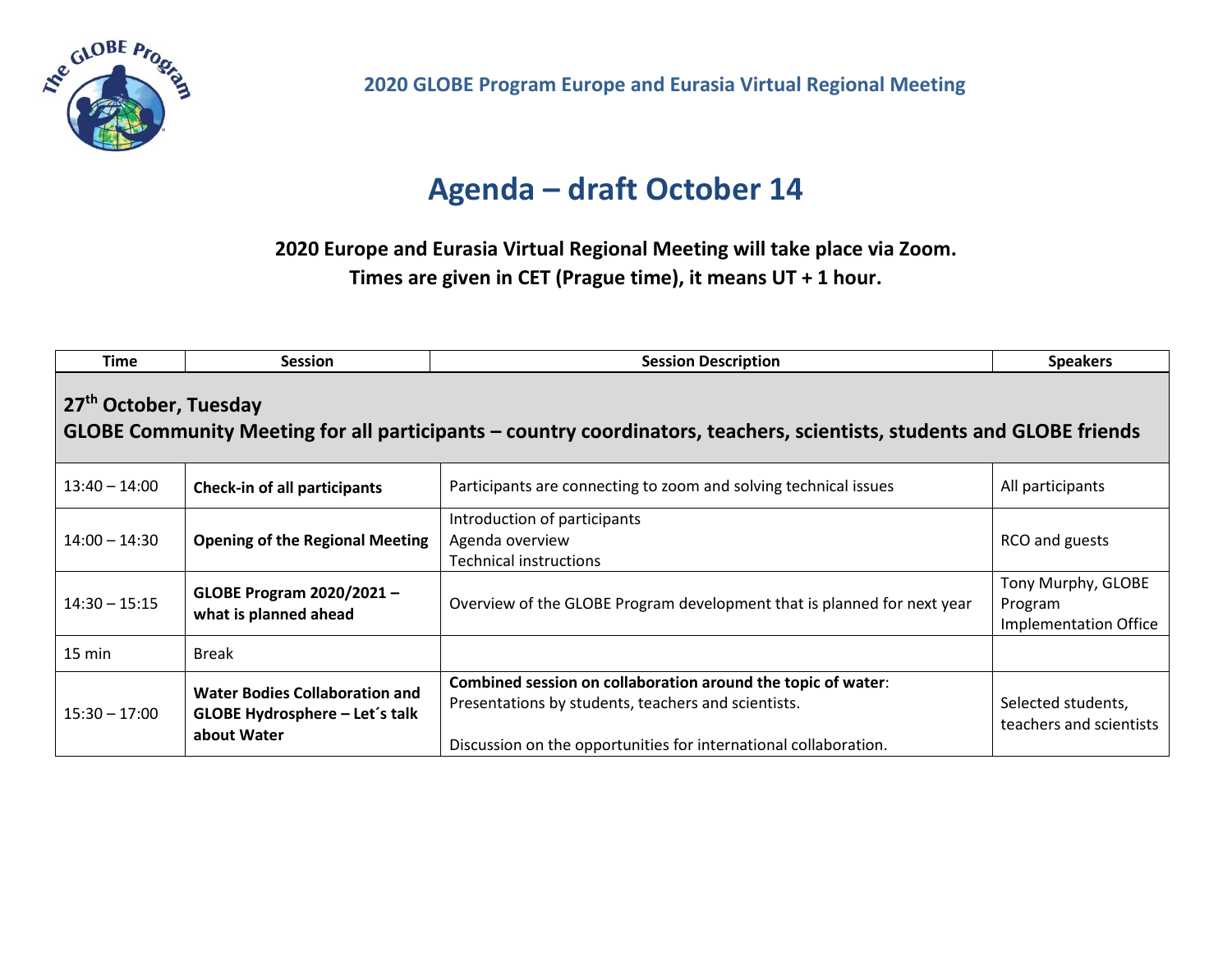

## **28th October, Wednesday GLOBE Community Meeting for all participants – country coordinators, teachers, scientists, students and GLOBE friends**

| $13:40 - 14:00$ | <b>Check-in of all participants</b>                                       | Participants are connecting to zoom and solving technical issues                                                                                                                                                                                                                                                                                                                                                  | All participants             |
|-----------------|---------------------------------------------------------------------------|-------------------------------------------------------------------------------------------------------------------------------------------------------------------------------------------------------------------------------------------------------------------------------------------------------------------------------------------------------------------------------------------------------------------|------------------------------|
| $14:00 - 15:30$ | <b>Market Place: The best of</b><br><b>GLOBE</b> presented by<br>teachers | <b>GLOBE Benefits the Environment:</b><br>GLOBE activities that have direct impact on the environment or strengthen<br>the environmental awareness of the local community<br><b>GLOBE</b> is a Platform for Collaboration:<br>Examples of the collaborations that teachers and students made possible with<br>GLOBE projects - from local to international level<br>Questions from participants are most welcome! | Selected teachers and<br>CCs |
| 15 min          | <b>Break</b>                                                              |                                                                                                                                                                                                                                                                                                                                                                                                                   |                              |
| $15:45 - 16:45$ | <b>GLOBE Science Café: Talks</b><br>about science and life                | Scientist talk about their passion for GLOBE and about the connections that<br>science can make to the young generation.<br>The discussion will be live moderated.<br>Participants can ask via chat.                                                                                                                                                                                                              | Scientists                   |
| $16:45 - 17:15$ | <b>Trainers and Mentor</b><br><b>Trainers Certification Q&amp;A</b>       | Q&A session on the new GLOBE Trainers and Mentor Trainers Certification<br>that has been introduced this year: https://www.globe.gov/web/trainers<br>Mostly for the GLOBE members who currently are in the role of a trainer or<br>want to become trainers.<br>Questions from audience can be submitted in advance as well as right at the<br>session                                                             | <b>Education WG</b>          |